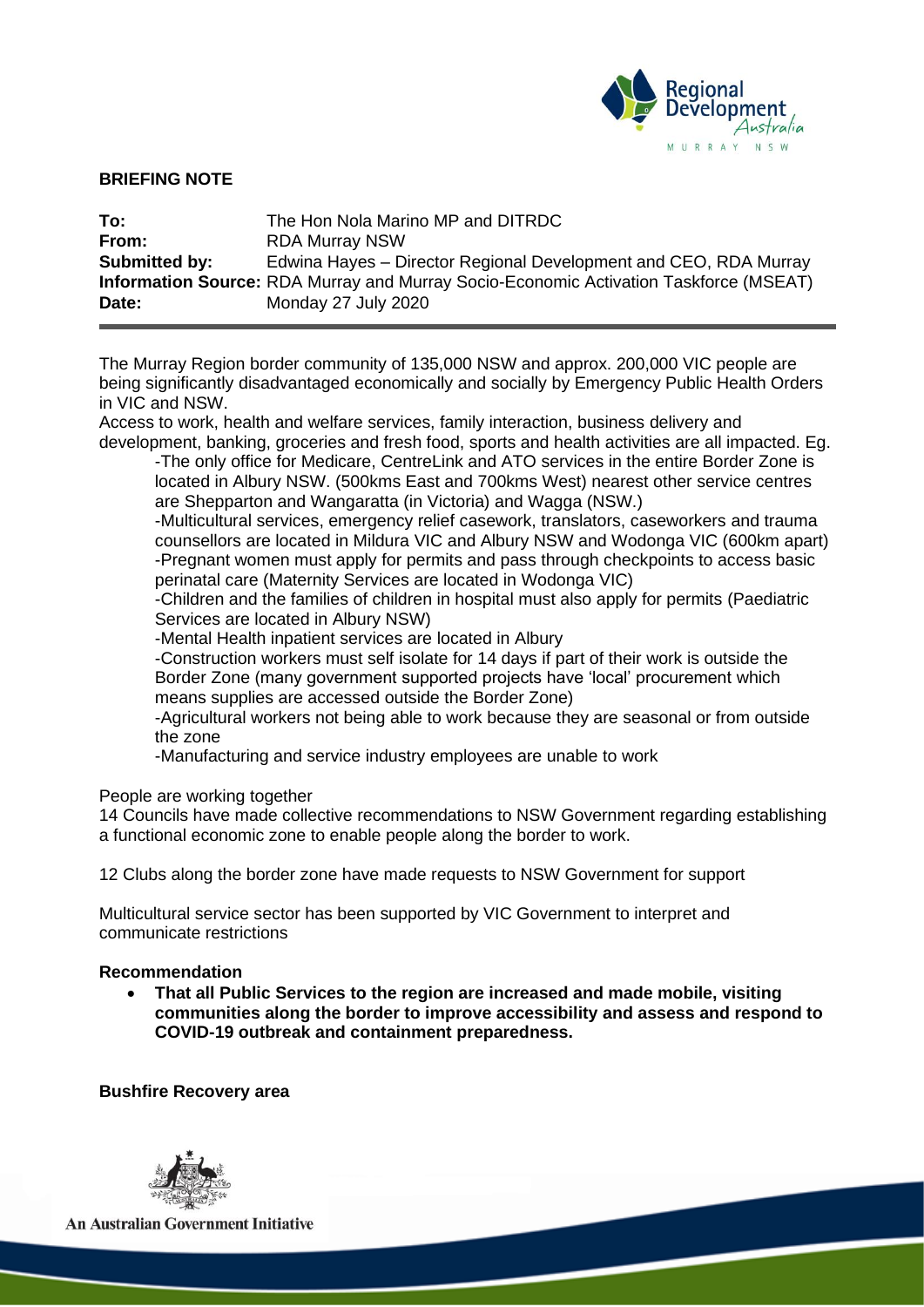

-Horticultural Sector (Apples, Pears, Grapes, Berries) workforce challenges include accommodation rebuilding, sourcing farmworkers and construction businesses and contractors to remove rubbish, rebuild and plant as well as seasonal work.

-Red meat producers are focussed on fencing with workforce limitations

-Forestry focussed on clean up and safety on roads and infrastructure, nursery demand increases and planting preparation workforce and machinery availability issues.

-Access to farmworkers for harvest in Bushfire Recovery area of Snowy Valleys Council is being impacted by border closure because currently VIC 'seasonal' workers are excluded from NSW. Contractors who organise farmworkers are trying to source NSW workers but the usual sources are through word of mouth. RDA Murray are working with Multicultural NSW, NSW Training Services and DESE to support access to workers however it is a limited market at the moment because of Western Sydney location being restricted and lack of contemporary practice experience of many people who want to get into farm work

# **Recommendation:**

- **That funding for accommodation construction be supported.**
- **That additional resources be allocated to source and connect workforce from NSW for seasonal farm work along the Murray Border**

# **Seasonal Farm Workers and Migrant communities, Temporary Visa holders**

I visited the Balranald, Euston, Gol Gol and Buronga districts last week to collect information about economic and social impacts of COVID-19 and seasonal conditions. I interviewed representatives from Local Government (Balranald and Wentworth Shires), SMECC, VIC DPC-Colman Foundation and Mildura Regional Development as well as local farmers, community leaders, business owners and community members.

Up to 7,000 workers cross the border for work at Euston-Robinvale (3,500) and Buronga-Mildura (4,000). It is estimated by representatives of local service organisations; Sunraysia Mallee Ethnic Communities Council, VIC DPC, Mildura Regional Development, Wentworth and and Balranald Councils that approximately 6,000 of them are workers who may or may not have the required identification photo and residential address matching permit details and holder of permit. Proof of residential address is particularly difficult as many farm workers do not have driver's licences or pay independently for rent, utilities etc.

Workers require ID that has photo and address to be eligible.

Contractors who organise farmworkers report some teams being refused entry to NSW while others are better organised and are getting teams across

The farm worker community and Contractors are known to be shy of high public visibility and authorities.

Reports of many people with lapsed visas or bridging visas

On-farm accommodation in Euston, NSW has been unusually full since March 2020 as workers were reluctant to move on after the table grape picking season

Motels in the NSW Sunraysia were at high capacity likely filled with Police, BorderForce ADF and displaced workers

- migrant communities at Robinvale and Mildura are at higher risk of unemployment, COVID -19 and exploitation due to the NSW-VIC Border closure
- Between 3,500 5,000 people may be unable to apply for a border permit for work, health, and welfare activities because they cannot prove their residential address.

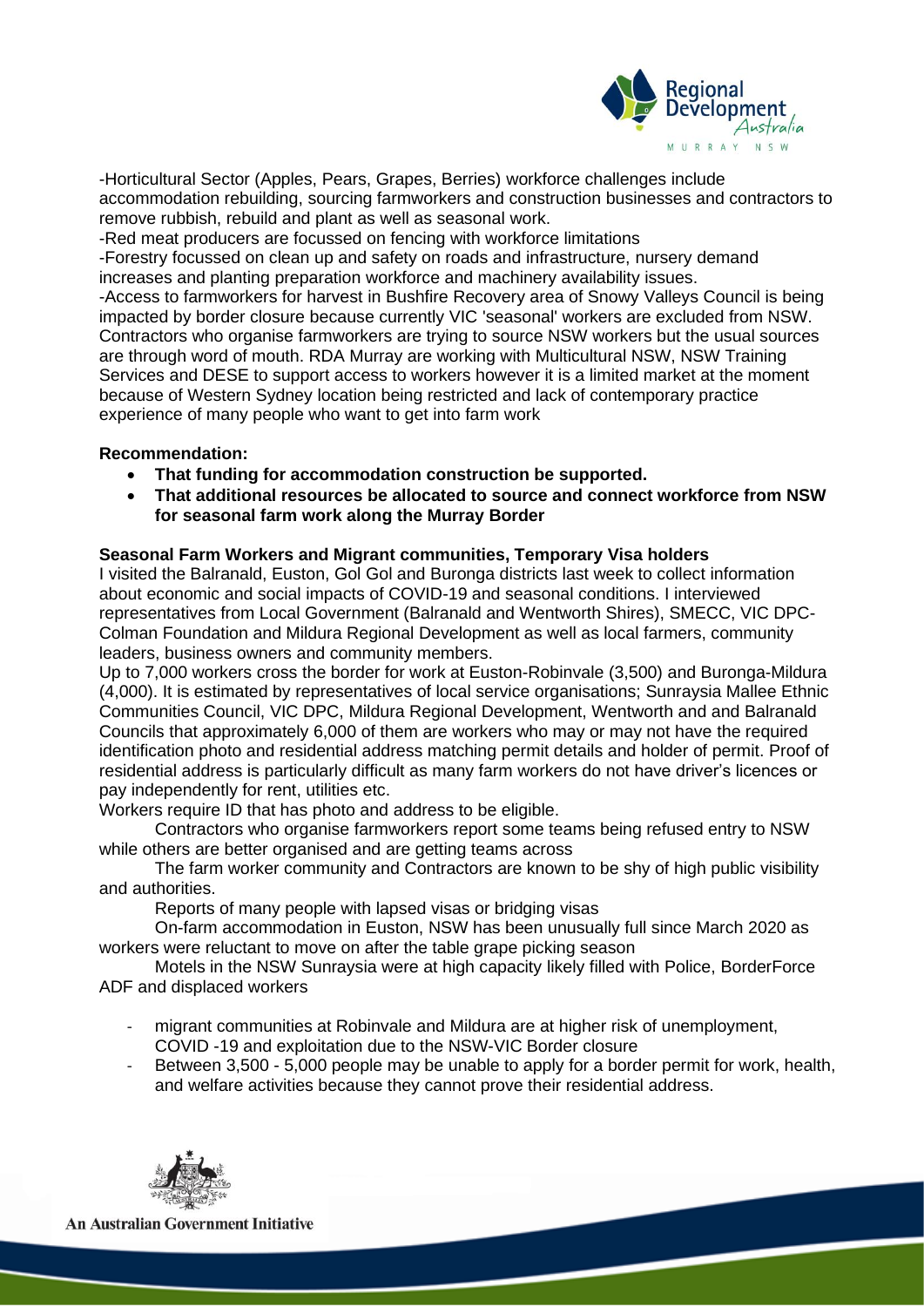

Rapidly rising rates of lapsing visas and bridging visas

## **RECOMMENDATION:**

- **Additional resources be allocated (DoHA/Immigration/Border Force) to support at risk communities to apply for bridging visas in Robinvale, Mildura, Euston and Buronga-Gol Gol.**
- **A campaign to encourage migrants/temporary visa holders to seek assistance and apply for bridging visas along the NSW-VIC border.**

## **Clubs as employers and major economic drivers in border communities**

Clubs on the Border have seen up to 95% trade affected because VIC members unable to attend venues.

Eg Murray Downs Golf and Country Club opp Swan Hill has closed and stood down 80 staff; 40 casuals not eligible for JobKeeper and 40 staff with reduced hours, 2FTE jobs lost. Estimated \$901,000 per month losses while closed. 64% reduction in Community Club Grants.

## **Recommendation:**

• **That Clubs NSW request for Gaming Tax waiver in the Murray Zone is supported**

## **Aged Care COVID preparedness**

Aged Care facilities along the NSW border zone are struggling to fill shifts due to NSW Emergency Public Health Orders. Staff are unable to work out of the designated Border Zone without "self isolating" for 14 days (or indefinitely as you continue working). These organisations were already operating with minimal staffing due to skills/staffing shortages. Evidence: RDA Murray has supported 2 Aged Care Nursing Homes in Deniliquin and Barham to recruit RNs through the SESR 491 Program in the past 6 months.

## **Recommendation:**

• **That Aged Care Facilities be assessed for their ability to cope and provide adequate care during COVID and that Government support to ensure a minimum level of COVID preparedness is in place. Eg COVID-19 Infection Control Training and available stocks of PPE.**

Fresh produce disruptions to major supermarkets have been experienced as Companies changed from nearest Distribution Centres in VIC to Sydney, NSW. Issue resolved now but Supermarkets running out of fresh produce in 30 hours demonstrates the very real possibility of disruption to border people's access to food.

## **Recommendation**

• **Transport and Logistics assesses fresh food logistics contingency planning to regional areas to ensure supply is secure in the event of an outbreak in Western Sydney. (Woolworths, Coles and Aldi all have Distribution Centres near LGAs with warnings current)**